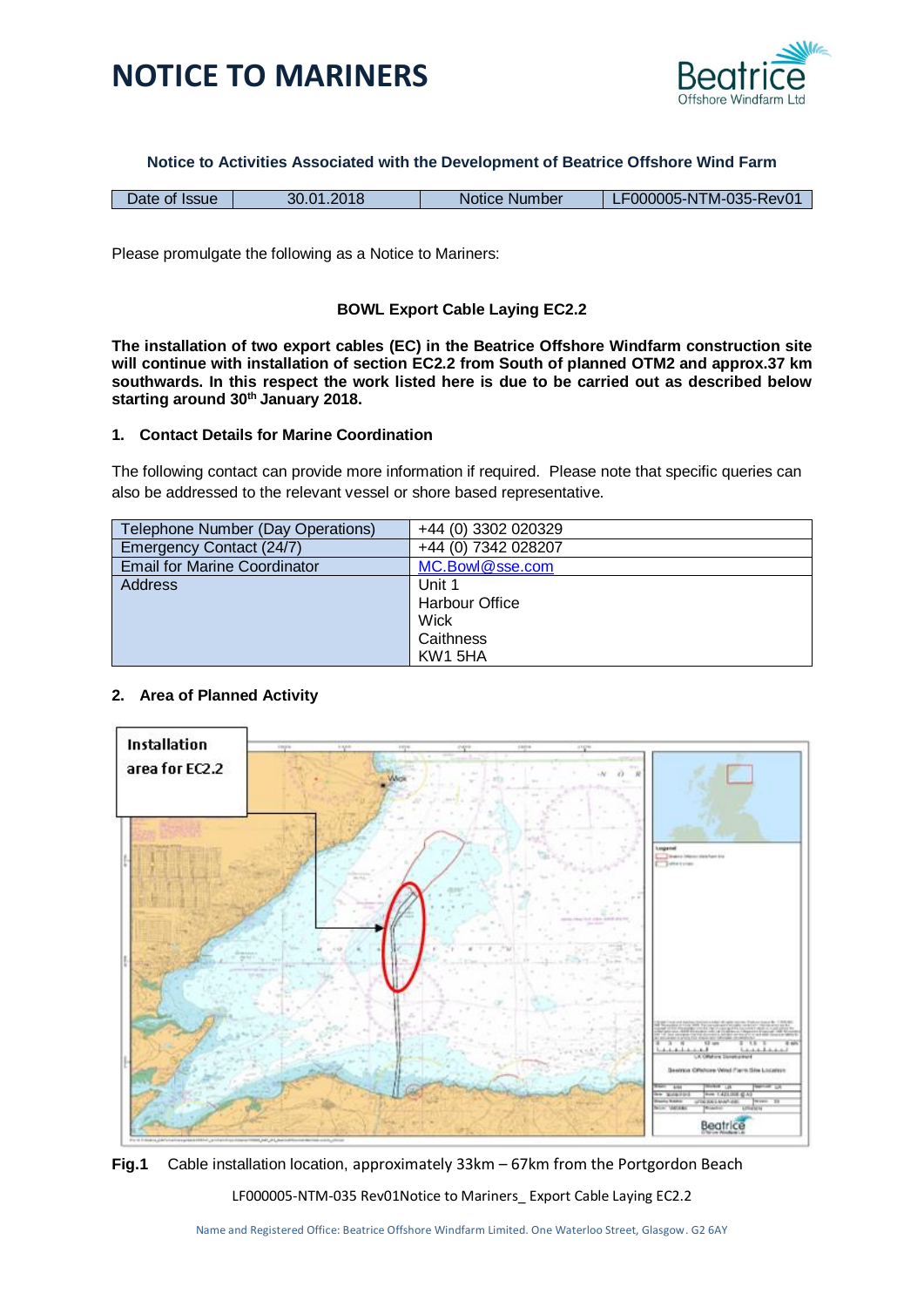

| Approximate location of cable laydown<br>ends EC2.2 | Latitude WGS84 | <b>Longitude WGS84</b> |
|-----------------------------------------------------|----------------|------------------------|
| KP 68 on EC2                                        | 58° 14.9062' N | 2° 54.8284' W          |
| KP 33 on EC2                                        | 57° 57.5978′ N | $3^{\circ}$ 2.6611' W  |

## **3. Activity Description**

On behalf of BOWL, Nexans Norway AS using the cable laying vessel Skagerrak will install the section EC2.2 of an export cable. The work will commence as follows:

• Laying by the Skagerrak from KP68 to KP33

The cable will be temporary laid south of the planned OTM2 for later to be pulled in to through the OTM2 J-tube.

The cable end will be deployed south of the planned OTM2, and the cable will be laid northwards in a curve and then south following the planned cable route.



**Fig.2** EC2.2 start laying south of OTM2, showing location of cable loop

The second cable end will be laid down on seabed approx. 37 km south of the OTM2

#### **4. Vessels Associated with the Activity**

The vessels that are involved with the described operation are the CLV Skagerrak and the guard vessels MV "Seagull" BF74 and MV "Shemarah II" LH65.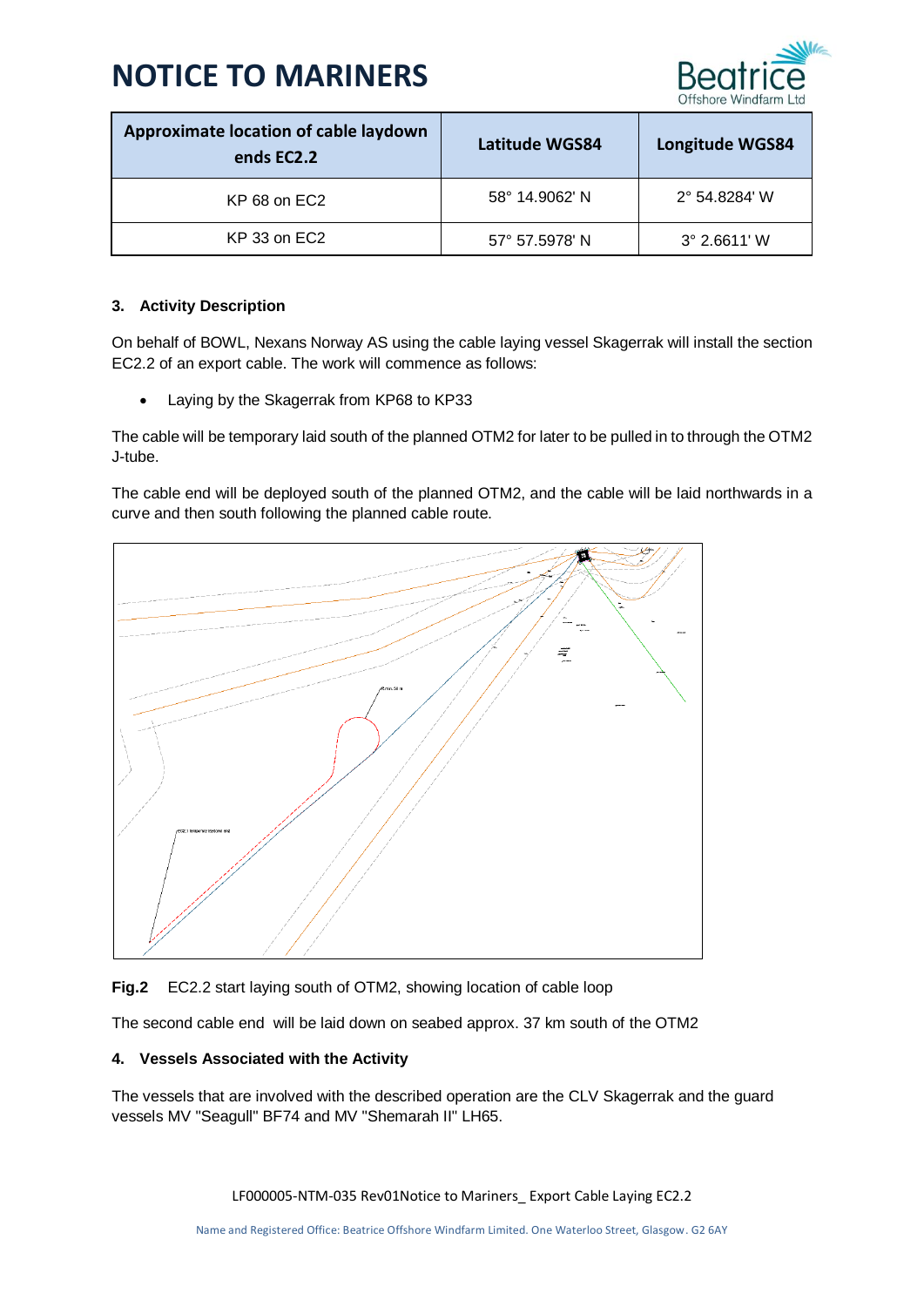

| <b>Skagerrak</b>                                     |                                                                                                                   |  |
|------------------------------------------------------|-------------------------------------------------------------------------------------------------------------------|--|
| <b>General Description and</b><br><b>Dimensions:</b> | Cable Layer & Trenching L:99.75m / B:35.41m                                                                       |  |
| <b>Call Sign:</b>                                    | <b>LCEK</b>                                                                                                       |  |
| <b>MMSI:</b>                                         | 257253000                                                                                                         |  |
| <b>Onshore Representative:</b>                       | Øyvind Haug<br><b>BEATRICE Installation Engineering Manager</b><br>Mob: +47 916 27 674<br>Office: +47 22 88 65 09 |  |
|                                                      |                                                                                                                   |  |

#### **5. Crew transfers**

None anticipated.

#### **6. Adverse Weather Conditions**

Should adverse weather occur during the trenching, the Skagerrak will cease operation and hold position until suitable working weather returns. The vessel is able to recover the Capjet within around 30 mins and move off station if required.

The operational limits for the trenching are listed in below table:

|                           | Laying               |
|---------------------------|----------------------|
| Max Wind Force            | $15 \text{ m/s}^{1}$ |
| Max Wave Height, Hs       | $3 \text{ m}^2$      |
| Max Surface Current       | $1.3 \text{ m/s}$    |
| <b>Max Bottom Current</b> | $1.3 \text{ m/s}$    |
| Min Surface Visibility    | 100 <sub>m</sub>     |
| Min ROV Visibility        | 2 <sub>m</sub>       |

LF000005-NTM-035 Rev01Notice to Mariners\_ Export Cable Laying EC2.2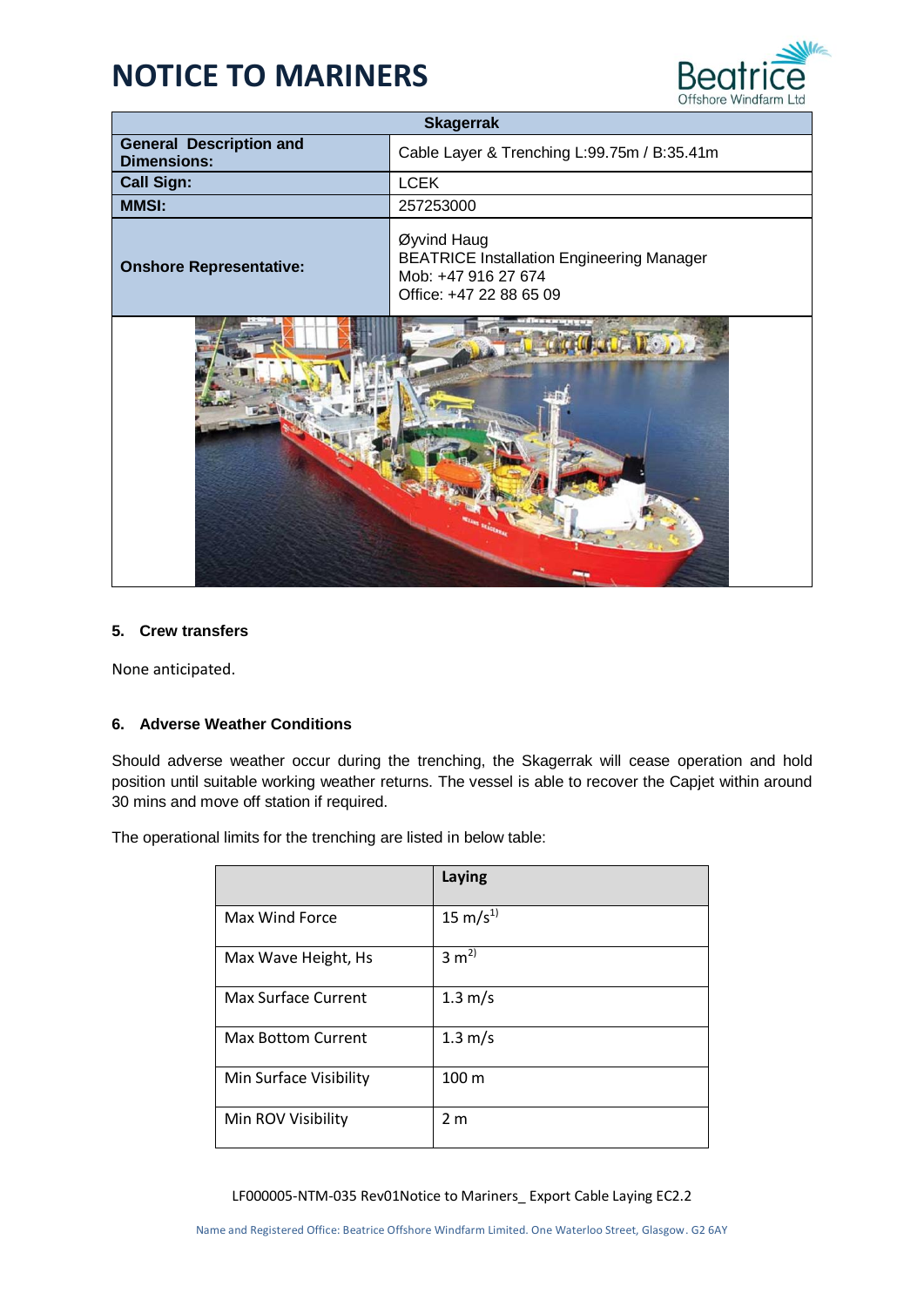

## **7. General Safety Advice**

All vessels engaged in the construction activity will exhibit appropriate lights and shapes prescribed by the International Regulations for Preventing Collisions at Sea; relative to their operations. All vessels engaged in the activity will also transmit an Automatic Identification System (AIS) message.

Use of Safety Zones within the Beatrice Offshore Windfarm Construction Area:

The Secretary of State for Business, Energy and Industrial Strategy (BEIS) has approved the use of safety zones under the Energy Act 2004 for the installation of wind turbines and offshore transformer module foundations/substructures within the Beatrice Offshore Windfarm. The approval was granted on the 17th March 2017.

The Secretary of State has declared Safety Zones under the following terms: During Construction

• 500 metres radius around each wind turbine, offshore transformer module and/or their substructures and foundations comprising the Beatrice Offshore Wind Farm whilst work is being performed as indicated by the presence of construction vessels.

It is noted that the 500 metre safety zones will roll with the installation activity with no more than two construction vessels working at any one time. Vessels are advised that anchors associated with the construction vessels may extend outside of the 500 metre safety zone.

• A 50 metres radius around each wind turbine, offshore transformer module and / or their substructure and foundations installed but waiting to be commissioned as part of the Beatrice Offshore Wind Farm.

• Positions of foundations installed will be promulgated within the Weekly Notice of Operations. Only vessels associated with the Beatrice Offshore Wind Farm construction may enter statutory Safety Zones with prior permission.

The duty Guard Vessels and Marine Coordination centre will be responsible for monitoring and policing the Safety Zones; and can be contacted directly for advice.

Further information on the application of Safety Zones can be obtained from the Marine Coordinator. Users are advised to keep clear of construction activities, including Safety Zones, within the Beatrice Offshore Windfarm construction area in line with Marine Guidance Note 372.

**ALL VESSELS ARE REQUESTED** to give all construction and support vessels a wide berth.

**MARINERS ARE REMINDED** to navigate with caution and keep continued watch on VHF Ch. 70 / 16 when navigating the area.

#### **8. Dedicated Guard Vessels**

The Guard Vessels MV "Seagull" BF74 and MV "Shemarah II" LH65 will be in attendance along the cable route and at the Cable Lay Vessel 'Skagerrak'.

All vessels can be contacted on VHF CH16

## **9. Fisheries Liaison**

Fisheries liaison associated with the activity will be co-ordinated by Brown and May Marine. For any commercial fishery queries please contact: Alex Winrow-Giffin, telephone: +44 (0)1379 872144 and mobile: +44 (0)7760 160039 or email: [alex@brownmay.com](mailto:alex@brownmay.com)